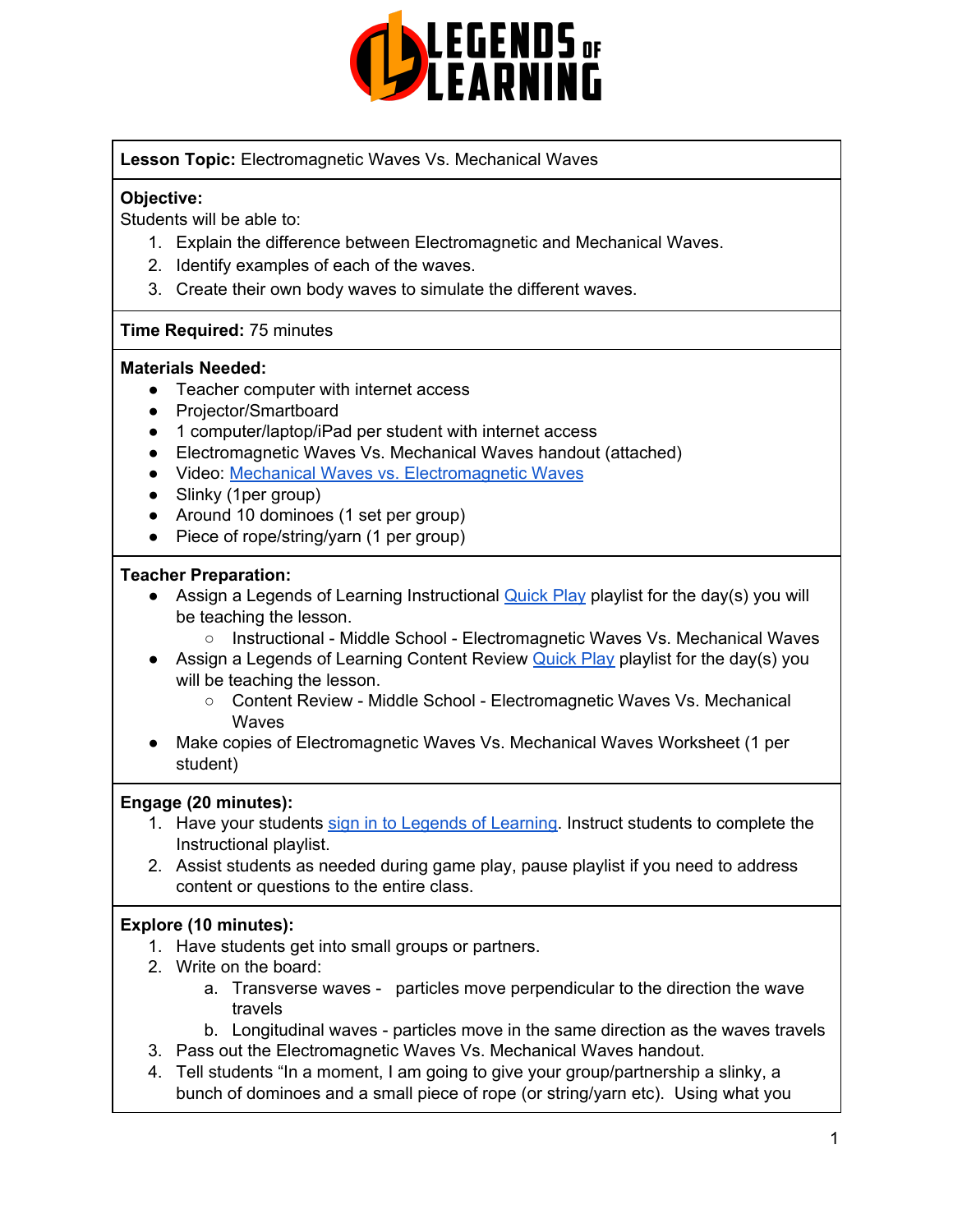

know about waves, experiment with these items and see what kind of waves you can make with them. Fill in the chart on your handout as you work."

- 5. Give students time to explore with the items.
- 6. When students finish, tell them we will be discussing their outcomes later in class.

## **Explain (15 minutes):**

- 1. Tell students "We are going to watch a video. As you watch, I want you to fill in what you can about the different waves."
- 2. Play the [video](https://www.youtube.com/watch?v=JPjXRvZIv-4)
	- a. Pause the video as needed to allow students time to fill in the handout with definitions of each type of wave.
- 3. After the video, go through the answers to the handout.
- 4. Draw the following Venn Diagram on the board for students to fill in on their handout.



# **Elaborate (20 minutes):**

- 1. Briefly review the types of waves.
- 2. Write the following on the board:
	- a. Transverse Wave particles move in the perpendicular direction that the wave travels.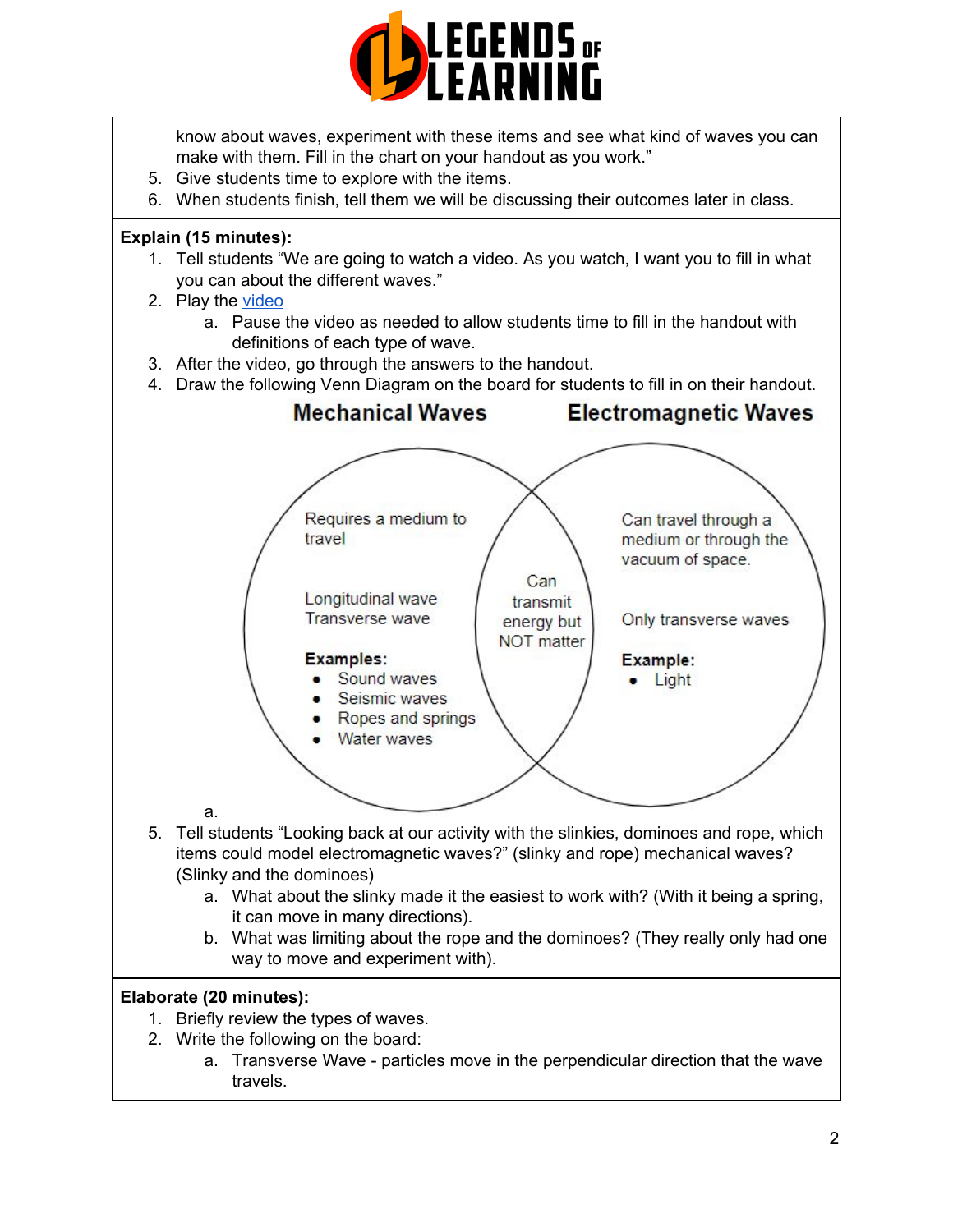

- b. Longitudinal Wave particles move in the same direction as the wave travels.
- 3. Ask students "What are the different types of waves?" (longitudinal and transverse, mention electromagnetic and mechanical).
- 4. Break the class into two or three groups
- 5. Have all groups stand in a circle with their right shoulders facing the middle of the circle.
- 6. Tell students "Your goal is to work together to create a transverse wave and then come up with a longitudinal wave. Be prepared to explain why each of your waves qualifies as a transverse and longitudinal wave."
- 7. Give students time (5-10 mins) to discuss and choreograph their wave.
- 8. After enough time, have each group perform their waves.
	- a. The waves can be simple:
		- i. Transverse = each student waving their arms up and down one at a time in the circle.
		- $ii.$  Longitudinal = gently pushing/nudging the person next to them in the circle.
- 9. As each group finishes one of their waves ask, "How is this a transverse/longitudinal wave?"

# **Evaluate (10 minutes):**

- 1. Have your students sign in to Legends of [Learning](https://intercom.help/legends-of-learning/en/articles/2154920-students-joining-a-playlist). Instruct students to complete the Content Review playlist.
- 2. [Analyze](https://intercom.help/legends-of-learning/en/articles/2154918-tracking-student-progress-and-performance) student results to determine what concepts need to be a focus for reteaching.

#### **Additional Lesson Strategies:**

- To use Legends for additional instruction, create a [custom](https://intercom.help/legends-of-learning/en/articles/2154910-creating-a-playlist) playlist with an [instructional](https://intercom.help/legends-of-learning/en/articles/3505828-types-of-games) [game](https://intercom.help/legends-of-learning/en/articles/3505828-types-of-games) and pre and post [assessment](https://intercom.help/legends-of-learning/en/articles/2154913-adding-assessments-to-a-playlist).
- To use Legends for a quick formative [assessment](https://intercom.help/legends-of-learning/en/articles/2154913-adding-assessments-to-a-playlist), create a 5-question assessment in a [playlist](https://intercom.help/legends-of-learning/en/articles/2154910-creating-a-playlist).
- To use Legends for a student-directed experience, create a [targeted](https://intercom.help/legends-of-learning/en/articles/3340814-targeted-freeplay) freeplay playlist.
- Encourage students to play on their own at home in Legends of Learning: [Awakening](https://intercom.help/legends-of-learning/en/articles/2425490-legends-of-learning-awakening) for a student-driven experience including avatars, battling, and quests all centered around topics they are covering in class.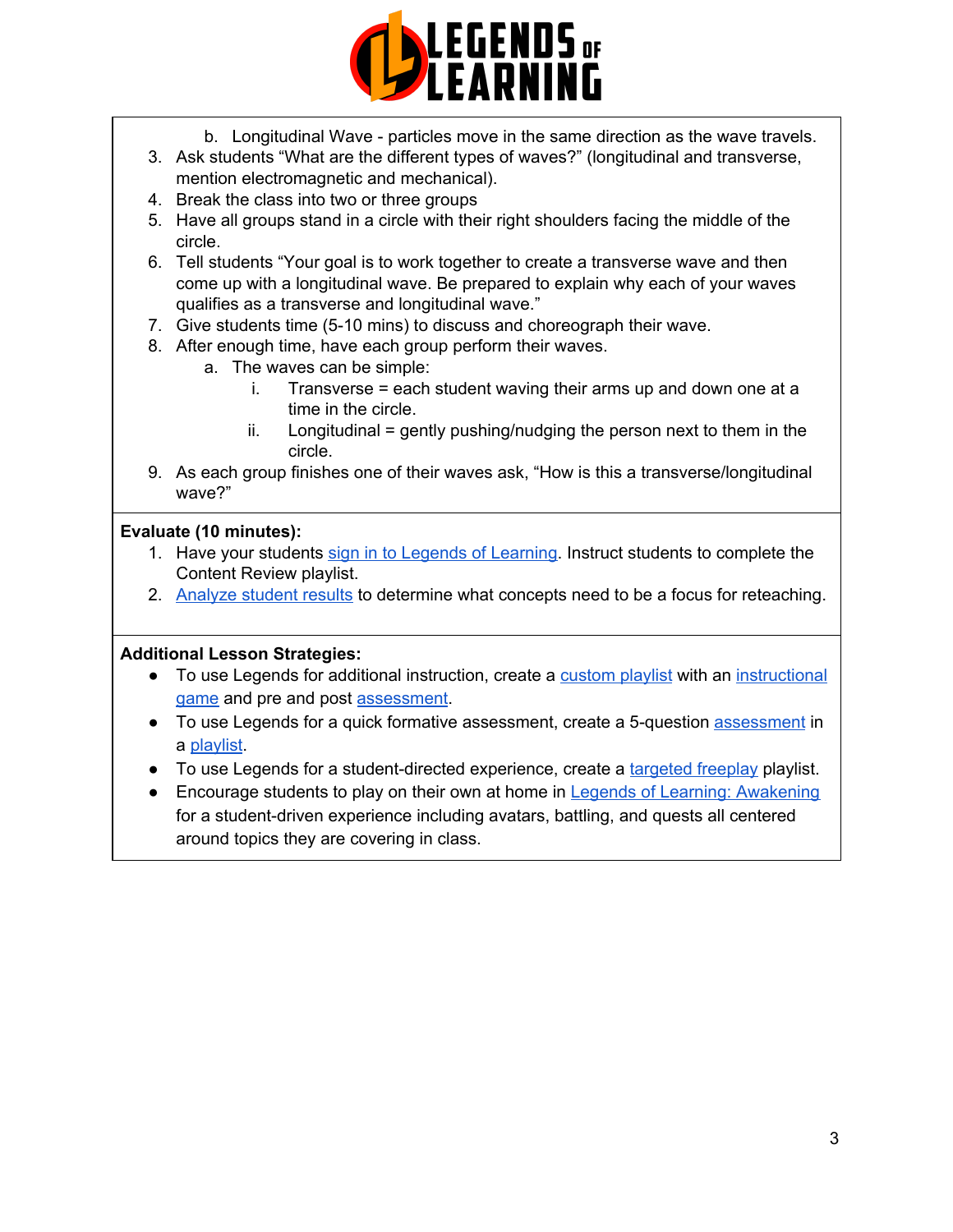

Name:

# **Electromagnetic Waves Vs. Mechanical Waves**

In the chart below, place an X in the box if you were able to create the wave using each material.

|                 | <b>Transverse Waves</b> | <b>Longitudinal Waves</b> |
|-----------------|-------------------------|---------------------------|
| <b>Slinky</b>   |                         |                           |
| <b>Rope</b>     |                         |                           |
| <b>Dominoes</b> |                         |                           |

Electromagnetic Wave -

Mechanical Wave -

Transverse Wave -

Longitudinal Wave -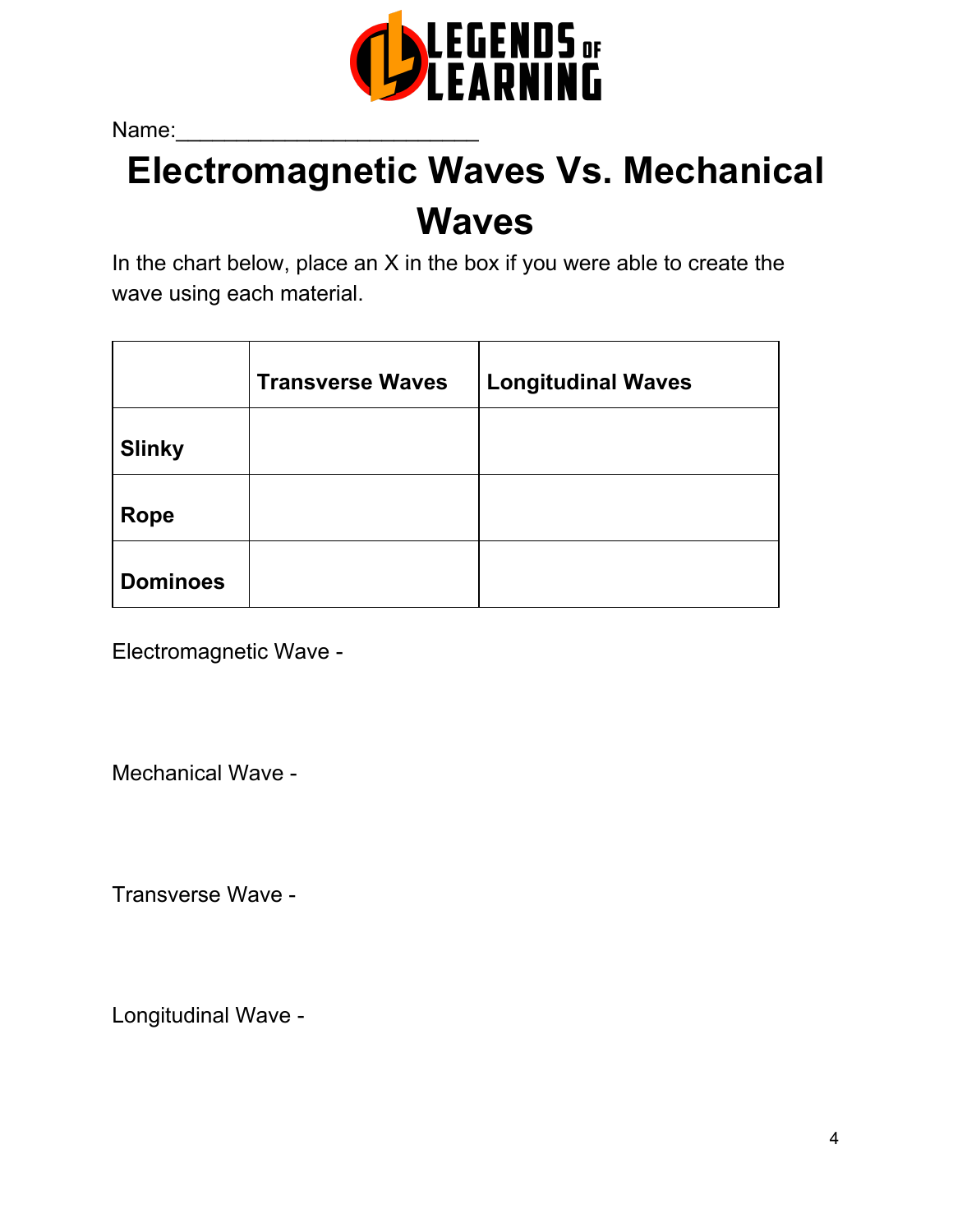

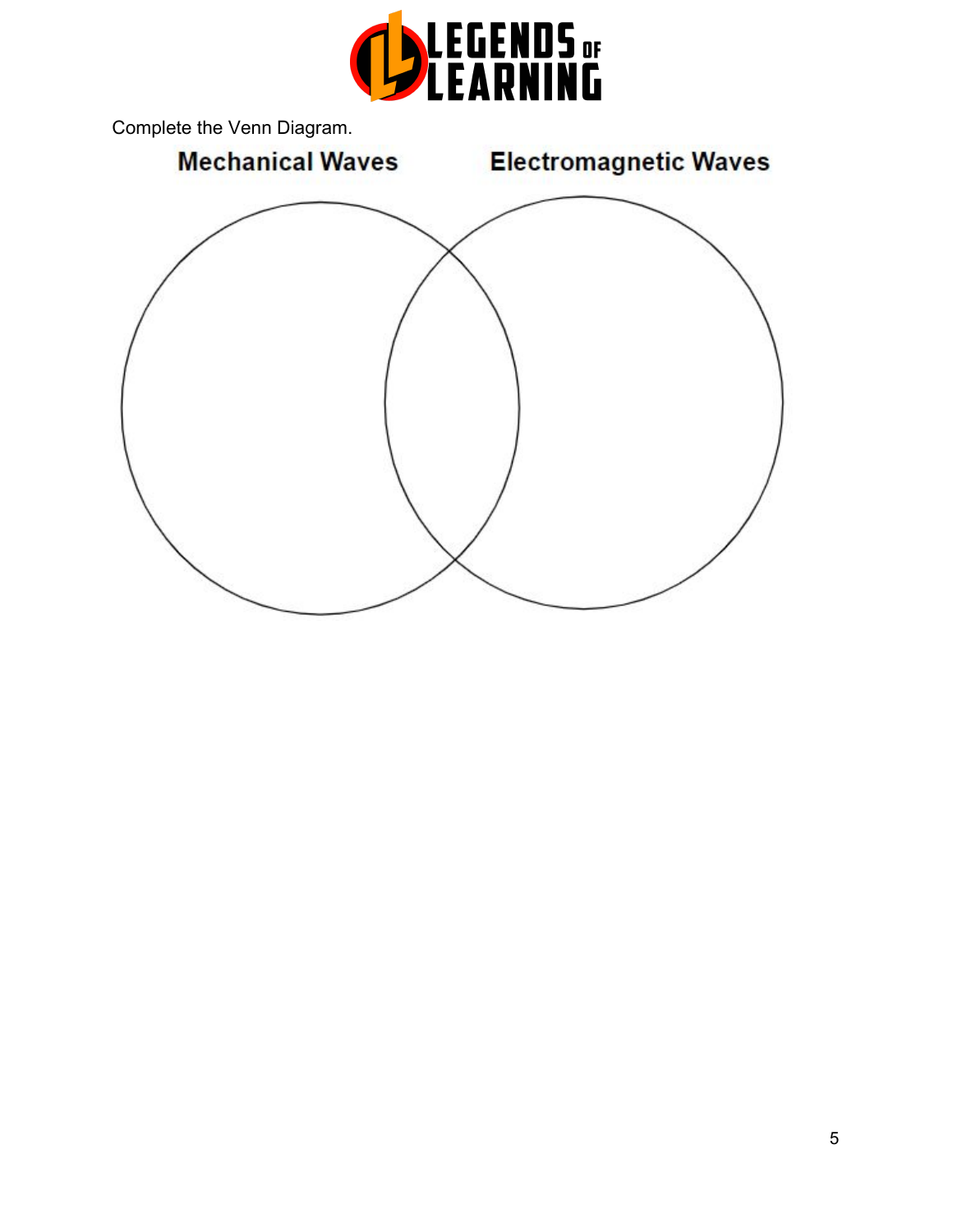

Name:

# **Electromagnetic Waves Vs. Mechanical Waves**

In the chart below, place an  $X$  in the box if you were able to create the wave using each material.

|                 | <b>Transverse Waves</b> | <b>Longitudinal Waves</b> |
|-----------------|-------------------------|---------------------------|
| <b>Slinky</b>   | X                       | X                         |
| <b>Rope</b>     | X                       |                           |
| <b>Dominoes</b> |                         | X                         |

Electromagnetic Wave - can travel through a medium or through the vacuum of space, can only be transverse

Mechanical Wave - Requires a medium to travel, can be transverse or longitudinal

Transverse Wave - particles move in the perpendicular direction that the wave travels.

Longitudinal Wave - particles move in the same direction as the wave travels